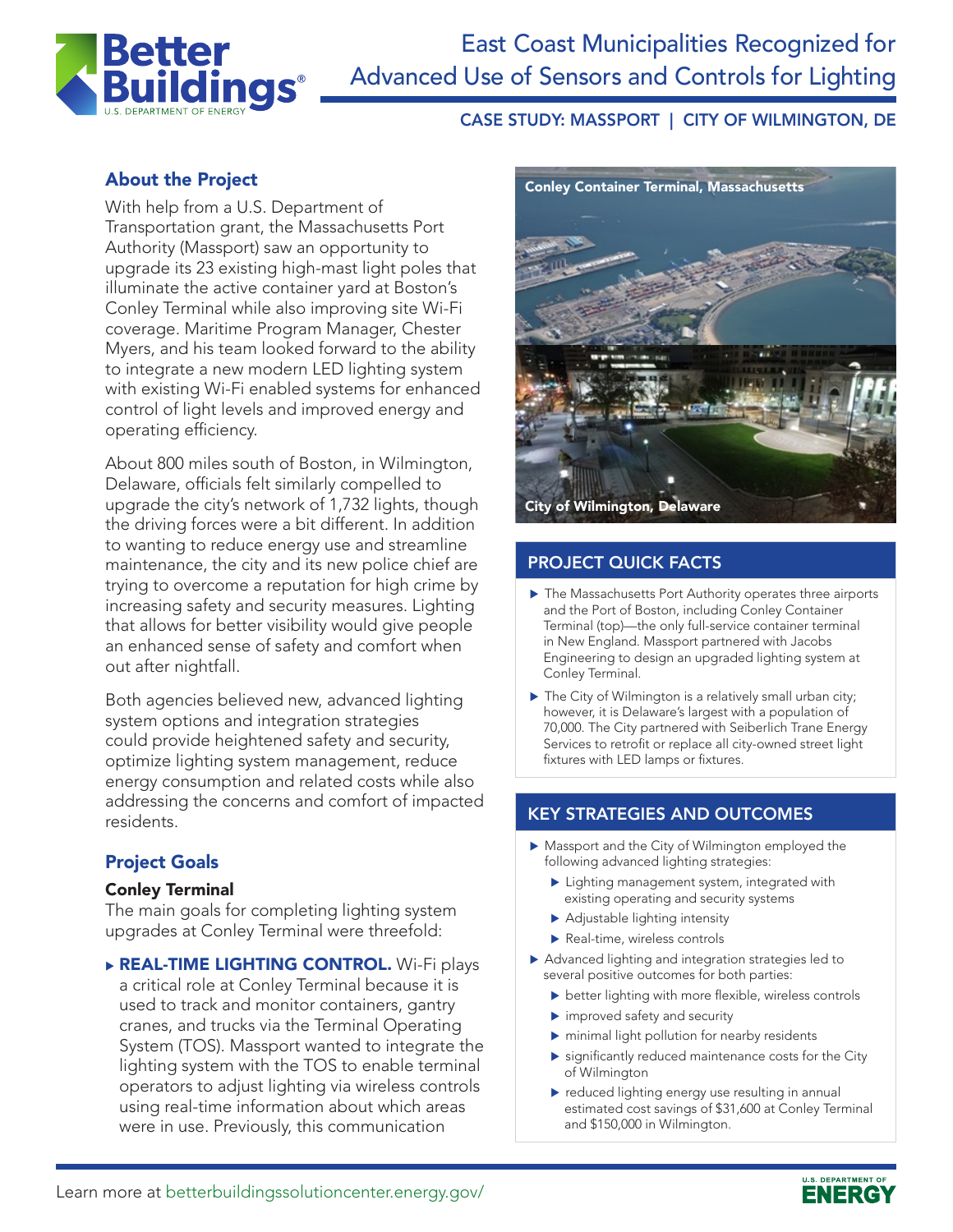and response had been managed via radio and lacked a digital solution. To enable proper system integration, it would be important to upgrade the lighting and Wi-Fi coverage in tandem.

- **REDUCED LIGHT POLLUTION.** They needed a lighting system that would minimize impacts on the nearby South Boston residential community, with emphasis on reducing light pollution.
- ENERGY SAVINGS. They also wanted to minimize future electricity costs—which can add up to quite a bit over such a large area—and take responsibility as a state agency for reducing the terminal's carbon footprint. This project represented an opportunity to change out old light fixtures for new, more efficient ones that could make a significant difference.

## City of Wilmington

The City of Wilmington had two primary goals for their investment in lighting upgrades:

- **NINCREASED SAFETY AND SECURITY.** Seeking to improve a reputation for crime, the city needed a brighter lighting solution to increase nighttime safety and security for residents. This would also likely encourage more suburban residents to visit and engage in commerce, supporting the city's economy.
- **ENERGY SAVINGS.** In addition to minimizing energy use, the city wanted a lighting system solution that would streamline and reduce the cost of maintenance (e.g., lamp replacements). With the previously installed lighting system, this task required crews to drive around looking for burnedout lamps twice weekly before sunrise.

Wilmington also had specific challenges to navigate in meeting these goals. One was the fact that the new lighting system would need the flexibility to satisfy many constituent concerns. Another was a limitation in that the city only owns and controls 1,732 of Wilmington's 7,000 lights—just under 25 percent. Most lights in the city fell under Delmarva Power, the local power company. While this would prevent them from implementing the solution citywide, they would be able to update key areas downtown, around parks, restaurants, and the theater.

# Lighting and Integration Strategies

The TOS is used at Conley Terminal to track containers as they arrive and as they are moved around the terminal, including during vessel loading and unloading, as well as trucking drop-off and pickup. Terminal operators use the TOS to track which areas of the terminal are in active use via Wi-Fi points located on light poles, rubber-tired gantry cranes, ship-to-shore cranes, and other critical locations throughout the terminal.

To achieve project goals, including integration with the TOS, Massport opted to replace the existing high-pressure sodium fixtures on each high-mast light pole with **LED lighting** supplied by MUSCO Products and designed by Jacobs Engineering.

Over the course of the project, the existing lowering ring devices were removed, eliminating a constant maintenance concern for the port and allowing colocation of other systems including security systems and Wi-Fi access points. The lowering ring devices were replaced with all new cross arms, internal wire harnesses, and new LED luminaires; **three lighting** levels were developed:

- $\blacktriangleright$  High: 100 percent output, full terminal usage
- $\blacktriangleright$  Medium: 50 percent output; passive usage, including transit locations
- ▶ Low: 20 percent output, surveillance level usage

Due to industry-specific risks at Conley Terminal, the lighting system was also integrated into Massport's main security system. The lowest light level was set to allow active camera use throughout the terminal even when operations were stopped and only surveillance lighting was required. In addition, controls were given to port police to allow security personnel to automatically adjust lighting to high mode in the event of an emergency.

Meanwhile, the City of Wilmington relied on the expertise of partner Seiberlich Trane Energy Services to identify and present them with lighting options. In reviewing the options, they considered aesthetics, lighting function, power, unit cost, and warranty coverage. The city ultimately selected new DesignLights Consortium-qualified LED luminaires from a few different manufacturers, all of which include advanced controls (e.g., on/off, dimming) and an interactive dashboard with clear data visualization of lighting status.

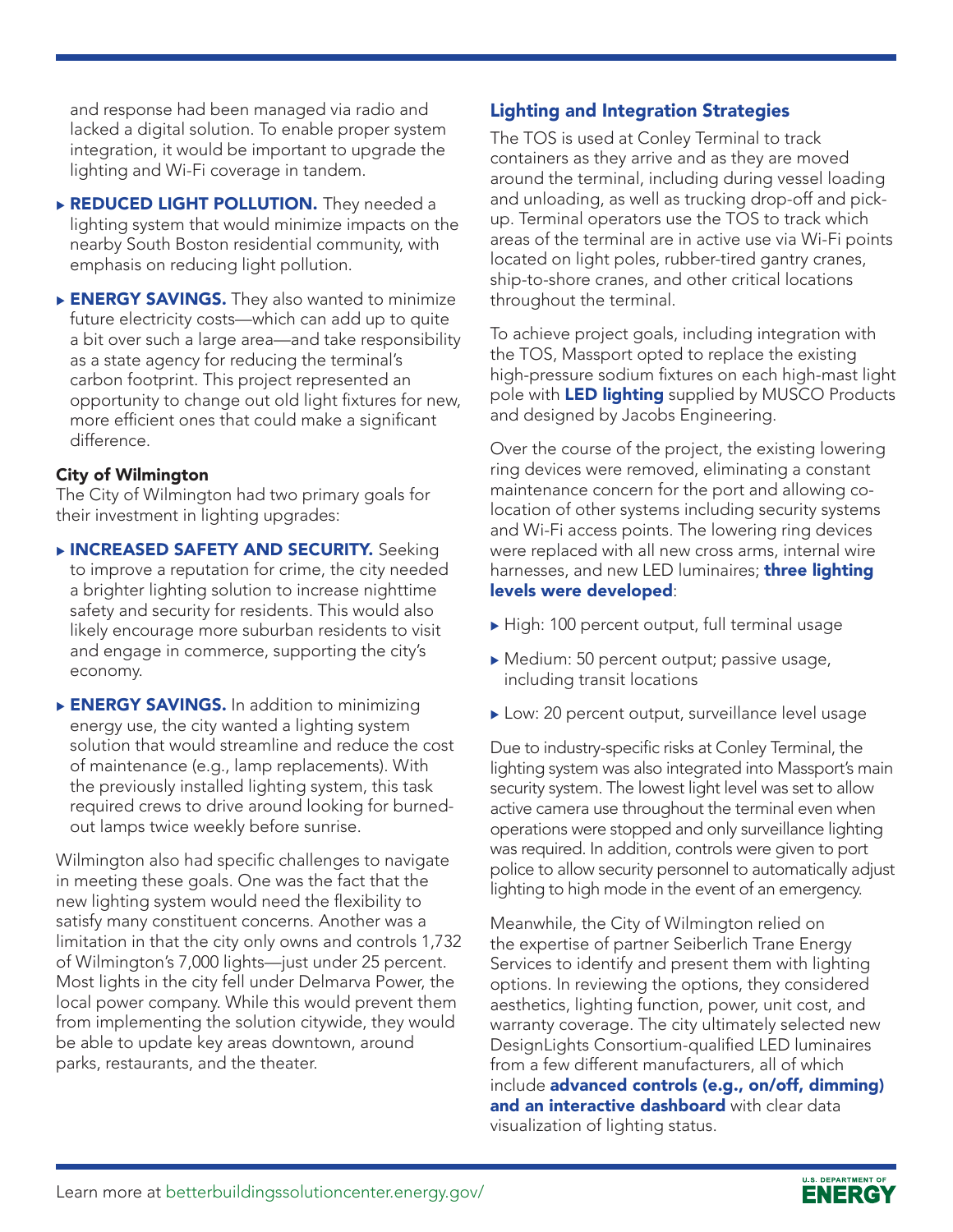

Downtown Willmington Street lit up at night

Seiberlich Trane helped secure a \$200,000 grant from the state to assist with the investment and handled procurement of the chosen lighting products. They also tailored the color of the newly installed lights to address concerns voiced by constituents when the project was announced, and to coordinate with the color of lights not owned by the city for visual cohesion.

### **Outcomes**

Investing in their lighting systems resulted in all the benefits Massport and Wilmington were hoping for, and then some. For example:

**MORE LIGHT, MORE CONTROL.** At Conley Terminal, more light can now be cast throughout the terminal and focused where it needs to be, with adjustable intensity to allow for dimming lights in areas not in use on a nightly basis.

In Wilmington, better lighting heightened people's sense of safety and security. Dimmable lighting allows the city to brighten certain areas for events and during targeted times, such as before and after a theater show or during a festival. This became particularly helpful in making people feel safe and comfortable dining outdoors during the COVID-19 pandemic, even during months with earlier darkness. This, in effect, extends the city's outdoor dining season to about 10 months of the year.

**LESS LIGHT POLLUTION.** The more focused nature of LED lighting—coupled with the ability to reduce lighting intensity in lightly used areas of the terminal on a nightly basis—significantly decreased light pollution for Conley Terminal's neighboring residential community. This was a key complaint from residents prior to the project.

After initially being concerned at the possibility of blue light from LEDs, Wilmington residents were satisfied with the light color, level, and reduction in light pollution offered by the city's choice of lowcorrelated color temperature lighting.

When complaints were reported in certain areas about glare from the new lights, residents gathered at a community meeting and arrived at a more comfortable, dimmer setting. They felt good about having input while saving money and contributing to a cleaner environment through reduced energy use.

### **ENERGY AND MAINTENANCE COST SAVINGS.**

The integration of the new lighting system with the operating and security systems has resulted in approximately 55 percent lower energy usage for lighting at Conley Terminal compared to the previous lighting system. Further, using wireless controls resulted in significant construction savings by eliminating wired connections to the lights

In Wilmington, installing LEDs has resulted in huge decreases in lighting maintenance costs. Street light fixtures that used to require bulb replacements every two to five years will now last 20 years, and self-reporting light status removes the need to drive around looking for faulty units.

"Maintenance is so dramatically improved that we are selling a \$450,000 bucket truck that we no longer need." – City of Wilmington

In terms of energy-related outcomes, the city calculated its new annual carbon dioxide emissions avoided is at 705.36 metric tons using the Environmental Protection Agency's greenhouse gas equivalency calculator.

This is equivalent to avoiding the greenhouse gas emissions of 159 passenger vehicles or 1,823,569 miles driven in one year, or electricity used in 112 homes for one year, or 259 tons recycled instead of landfilled.